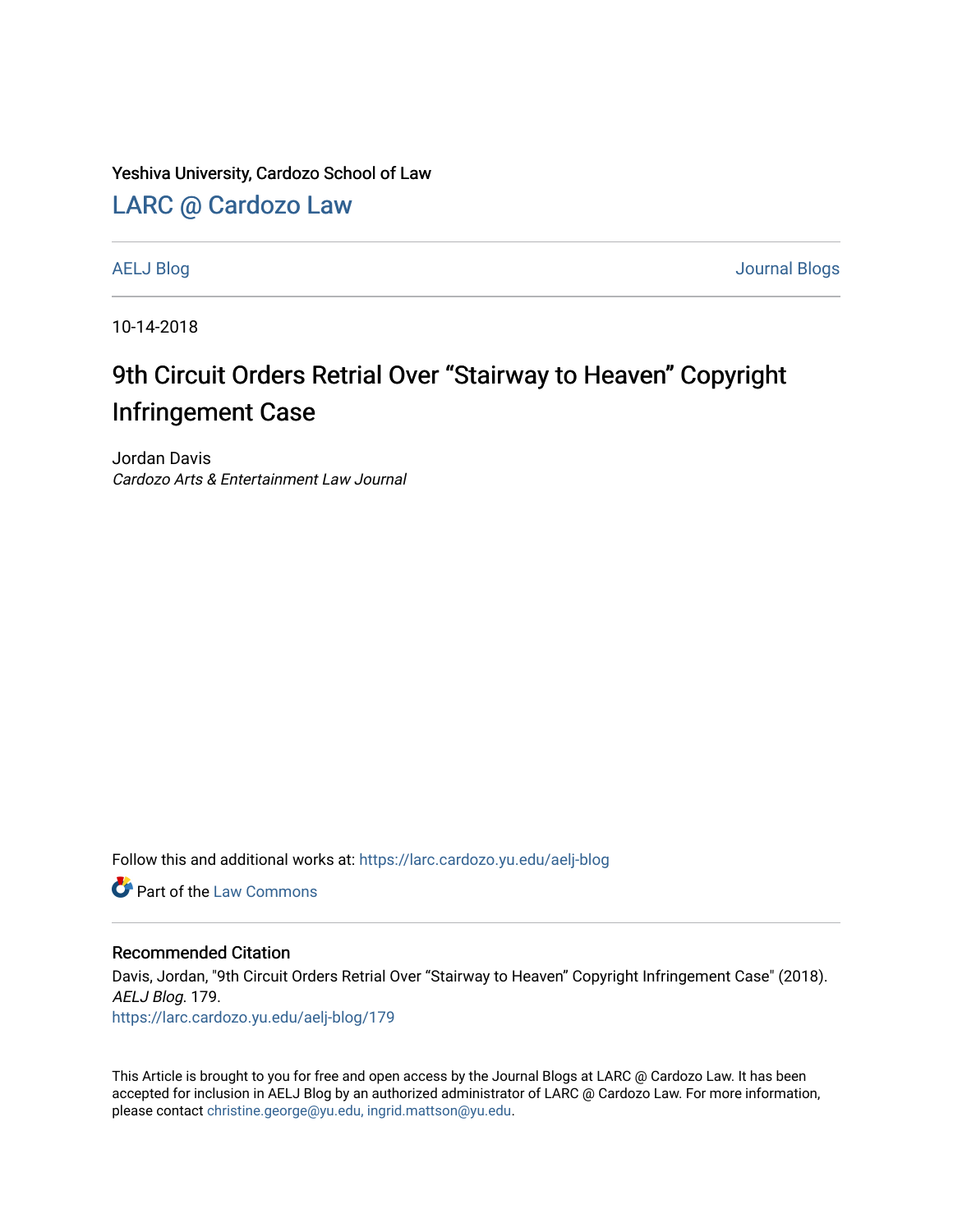## **9th Circuit Orders Retrial Over "Stairway to Heaven" Copyright Infringement Case**

BY **JORDAN DAVIS** / ON OCTOBER 14, 2018



A three-judge panel on the  $9<sup>th</sup>$  Circuit unanimously overturned the district court's 2016 decision in the "Stairway to Heaven" copyright infringement case.[\[1\]](https://cardozoaelj.com/2018/10/14/9th-circuit-orders-retrial-stairway-heaven-copyright-infringement-case/#_ftn1) The case involved two songs: *Led Zeppelin*'s "Stairway to Heaven" and *Spirit*'s "Taurus." The jury found that the opening guitar melody of "Stairway" was not "extrinsically similar" to a portion of the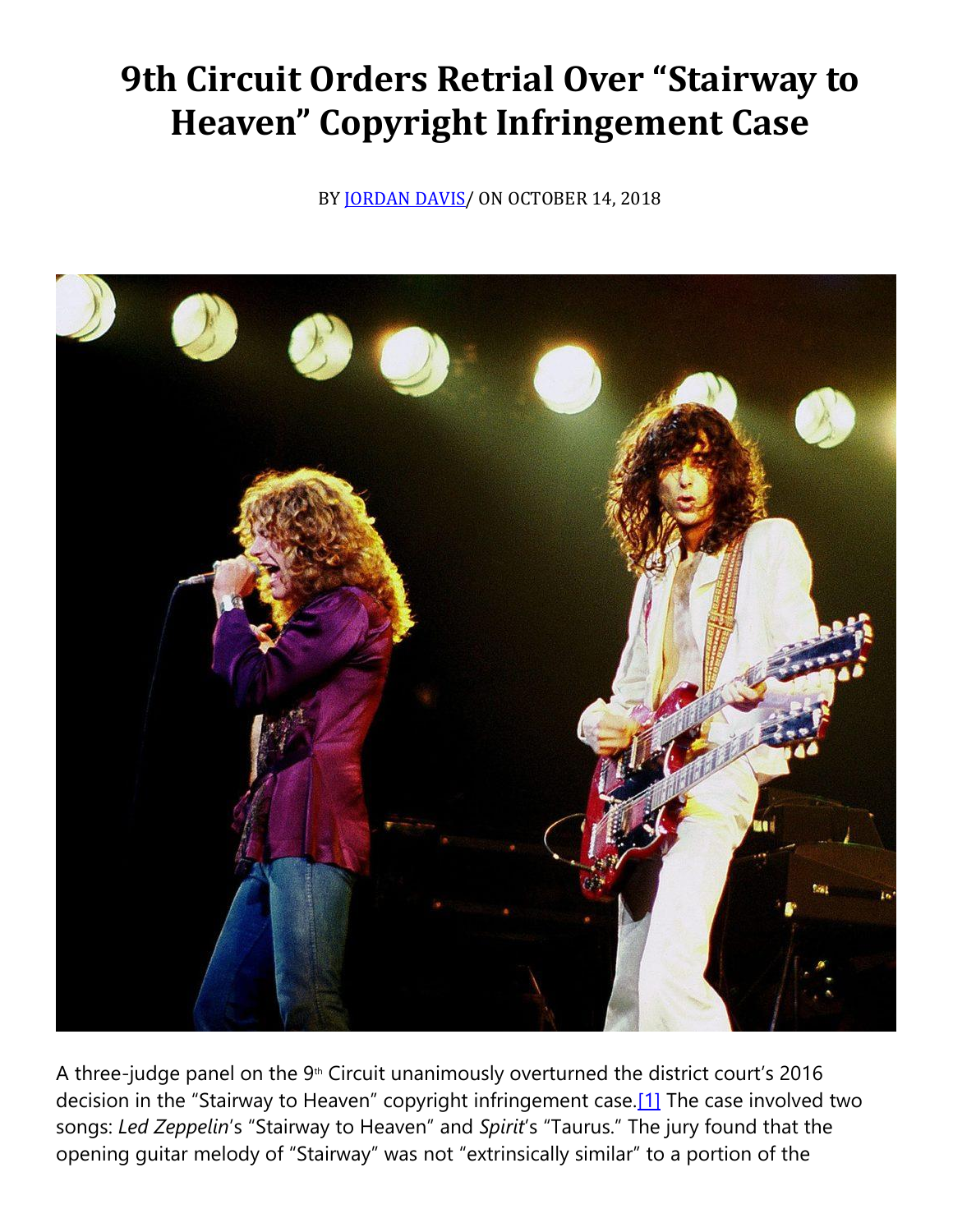instrumental-song "Spirit."[\[2\]](https://cardozoaelj.com/2018/10/14/9th-circuit-orders-retrial-stairway-heaven-copyright-infringement-case/#_ftn2) However, for reasons discussed below, the case was remanded for a new trial[.\[3\]](https://cardozoaelj.com/2018/10/14/9th-circuit-orders-retrial-stairway-heaven-copyright-infringement-case/#_ftn3)

The late Randy Wolfe, guitarist of the band *Spirit*, composed the song "Taurus" in late 1966[.\[4\]](https://cardozoaelj.com/2018/10/14/9th-circuit-orders-retrial-stairway-heaven-copyright-infringement-case/#_ftn4) In December 1967, the copyright was filed for "Taurus," listing Wolfe as the author.<sup>[5]</sup> At that point, "Taurus" was transcribed into sheet music and deposited with the Copyright Office.<sup>[6]</sup> Because the song was filed prior to 1972,<sup>[7]</sup> the district court ruled that the jurors could not listen to *Spirit*'s recordings of "Taurus," but would rather use the deposited sheet music and live renditions (performed by music experts—some live in the courtroom[\)\[8\]](https://cardozoaelj.com/2018/10/14/9th-circuit-orders-retrial-stairway-heaven-copyright-infringement-case/#_ftn8) as baselines in determining whether "Stairway" was substantially similar to "Taurus."[\[9\]](https://cardozoaelj.com/2018/10/14/9th-circuit-orders-retrial-stairway-heaven-copyright-infringement-case/#_ftn9)

At trial, Michael Skidmore ("Skidmore"), the plaintiff, objected to this decision. Skidmore stated that Jimmy Page, the Led Zeppelin guitarist and named plaintiff, should have been able to listen to *Spirit*'s recordings of "Taurus" in order to "prove access"—that is, to determine whether Page had heard the song before[.\[10\]](https://cardozoaelj.com/2018/10/14/9th-circuit-orders-retrial-stairway-heaven-copyright-infringement-case/#_ftn10) The district court determined that it would be prejudicial for the jury to hear the recordings, but held Page could listen outside the jury's presence, to then be questioned by Skidmore about the recordings in front of the jury[.\[11\]](https://cardozoaelj.com/2018/10/14/9th-circuit-orders-retrial-stairway-heaven-copyright-infringement-case/#_ftn11) Though the jury ultimately found that Page *did* have access to "Taurus" (Page even conceded that he owned the album containing "Taurus" in his music collection, but had never listened to it), the jury also found that the two songs were not "substantially similar."[\[12\]](https://cardozoaelj.com/2018/10/14/9th-circuit-orders-retrial-stairway-heaven-copyright-infringement-case/#_ftn12)

On appeal, Skidmore argued (in part) that the sound recording should have been allowed to be played (in front of the jury) in order to prove access[.\[13\]](https://cardozoaelj.com/2018/10/14/9th-circuit-orders-retrial-stairway-heaven-copyright-infringement-case/#_ftn13) He also argued that some of the jury instructions were erroneous.<sup>[14]</sup> The 9<sup>th</sup> Circuit agreed with these challenges.<sup>[15]</sup>

To succeed on a copyright infringement claim, a plaintiff must establish the following elements: "(1) that he owns a valid copyright in his [work], and (2) that [defendant] copied protected aspects of the [plaintiff's work]."[\[16\]](https://cardozoaelj.com/2018/10/14/9th-circuit-orders-retrial-stairway-heaven-copyright-infringement-case/#_ftn16) Since the first element had already been established, the  $9<sup>th</sup>$  Circuit did not address it as an issue.

The second element, concerning actual infringement, involves two components: "copying" and "unlawful appropriation."[\[17\]](https://cardozoaelj.com/2018/10/14/9th-circuit-orders-retrial-stairway-heaven-copyright-infringement-case/#_ftn17) First, a plaintiff must prove that the defendant "copied" his or her work. If the defendant composed a song independently (i.e. without having heard the original), any similarities would only be coincidental[.\[18\]](https://cardozoaelj.com/2018/10/14/9th-circuit-orders-retrial-stairway-heaven-copyright-infringement-case/#_ftn18) When there is no *direct* evidence of copying (as was the case in *Skidmore*), the plaintiff "can attempt to prove it circumstantially by showing that the defendant had *access* to the plaintiff's work and that the two works share similarities probative of copying."[\[19\]](https://cardozoaelj.com/2018/10/14/9th-circuit-orders-retrial-stairway-heaven-copyright-infringement-case/#_ftn19) "'When a high degree of access is shown,' a lower amount of similarity is needed to prove copying." $[20]$  In short, "[t]o prove copying, the similarities between the two works need not be extensive, and they need not involve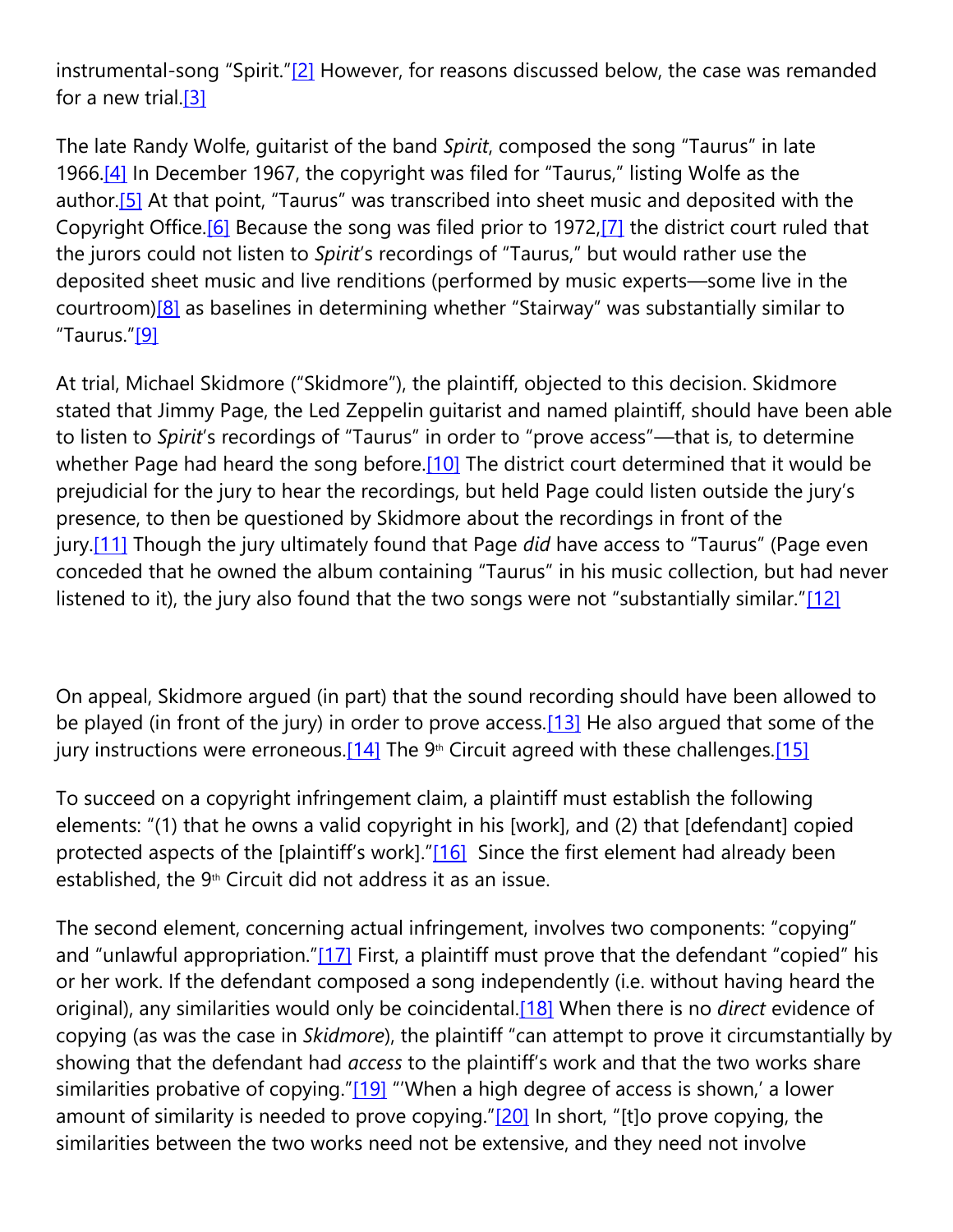protected elements of the plaintiff's work. They just need to be similarities one would not expect to arise if the two works had been created independently."[\[21\]](https://cardozoaelj.com/2018/10/14/9th-circuit-orders-retrial-stairway-heaven-copyright-infringement-case/#_ftn21)

Unlawful appropriation requires a stronger demonstration of similarity than "copying" does.<sup>[22]</sup> In examining unlawful appropriation, the  $9<sup>th</sup>$  circuit employs "extrinsic" and "intrinsic" tests to determine whether "an allegedly infringing work is substantially similar to the original work." $[23]$  The extrinsic test:

is an objective comparison of protected areas of a work. This is accomplished by "breaking the works down into their constituent elements, and comparing those elements" to determine whether they are substantially similar. Only elements that are protected by copyright are compared under the extrinsic test.<sup>[24]</sup>

In other words, the extrinsic test "assesses the objective similarities of the two works, focusing only on the protect-able elements of the plaintiff's expression."[\[25\]](https://cardozoaelj.com/2018/10/14/9th-circuit-orders-retrial-stairway-heaven-copyright-infringement-case/#_ftn25)

The jury found that "Stairway" had not passed the extrinsic test, and therefore did not constitute unlawful appropriation[.\[26\]](https://cardozoaelj.com/2018/10/14/9th-circuit-orders-retrial-stairway-heaven-copyright-infringement-case/#_ftn26) The circuit court decided that certain jury instructions could have mislead the jury, and thus warranted a new trial. $[27]$  In essence, the district court led the jury to believe that elements of music in the public domain and certain types of musical sequences were not protected by copyright[.\[28\]](https://cardozoaelj.com/2018/10/14/9th-circuit-orders-retrial-stairway-heaven-copyright-infringement-case/#_ftn28) However, elements of music in the public domain are actually copyright protected if their selection and arrangement could be considered original[.\[29\]](https://cardozoaelj.com/2018/10/14/9th-circuit-orders-retrial-stairway-heaven-copyright-infringement-case/#_ftn29) These jury instructions undercut Skidmore's arguments regarding extrinsic similarity, and were therefore prejudicial.<sup>[30]</sup> Since Skidmore's extrinsic similarity arguments were undermined, the works were never examined under the *intrinsic* test (the intrinsic test is concerned with whether the "feel" of the works are substantially similar—a more subjective analysis)[.\[31\]](https://cardozoaelj.com/2018/10/14/9th-circuit-orders-retrial-stairway-heaven-copyright-infringement-case/#_ftn31)

Another challenge Skidmore raised was that the district court abused its discretion in not allowing Jimmy Page to listen to "Taurus" in front of the jury to prove access (as opposed to an unlawful appropriation/similarity determination).<sup>[32]</sup> "The district court excluded the sound recordings under Federal Rule of Evidence 403, finding that 'its probative value is substantially outweighed by danger of . . . unfair prejudice, confusing the issues, [or] misleading the jury . . . .'"[\[33\]](https://cardozoaelj.com/2018/10/14/9th-circuit-orders-retrial-stairway-heaven-copyright-infringement-case/#_ftn33) The circuit court held that the risk of jury confusion was relatively small, and certainly could have been further mitigated by the judge telling the jury that the recording playback was for purposes of proving access and *not* substantial similarity[.\[34\]](https://cardozoaelj.com/2018/10/14/9th-circuit-orders-retrial-stairway-heaven-copyright-infringement-case/#_ftn34) The probative value of the jury seeing Page listening to the recording and *then* observing Skidmore's questioning of him outweighed the relatively minuscule risk of jury confusion.<sup>[35]</sup> Though the circuit court acknowledged that the original jury had already determined that Page had access to "Taurus" and therefore did not affect the verdict anyway, the court addressed the issue because it felt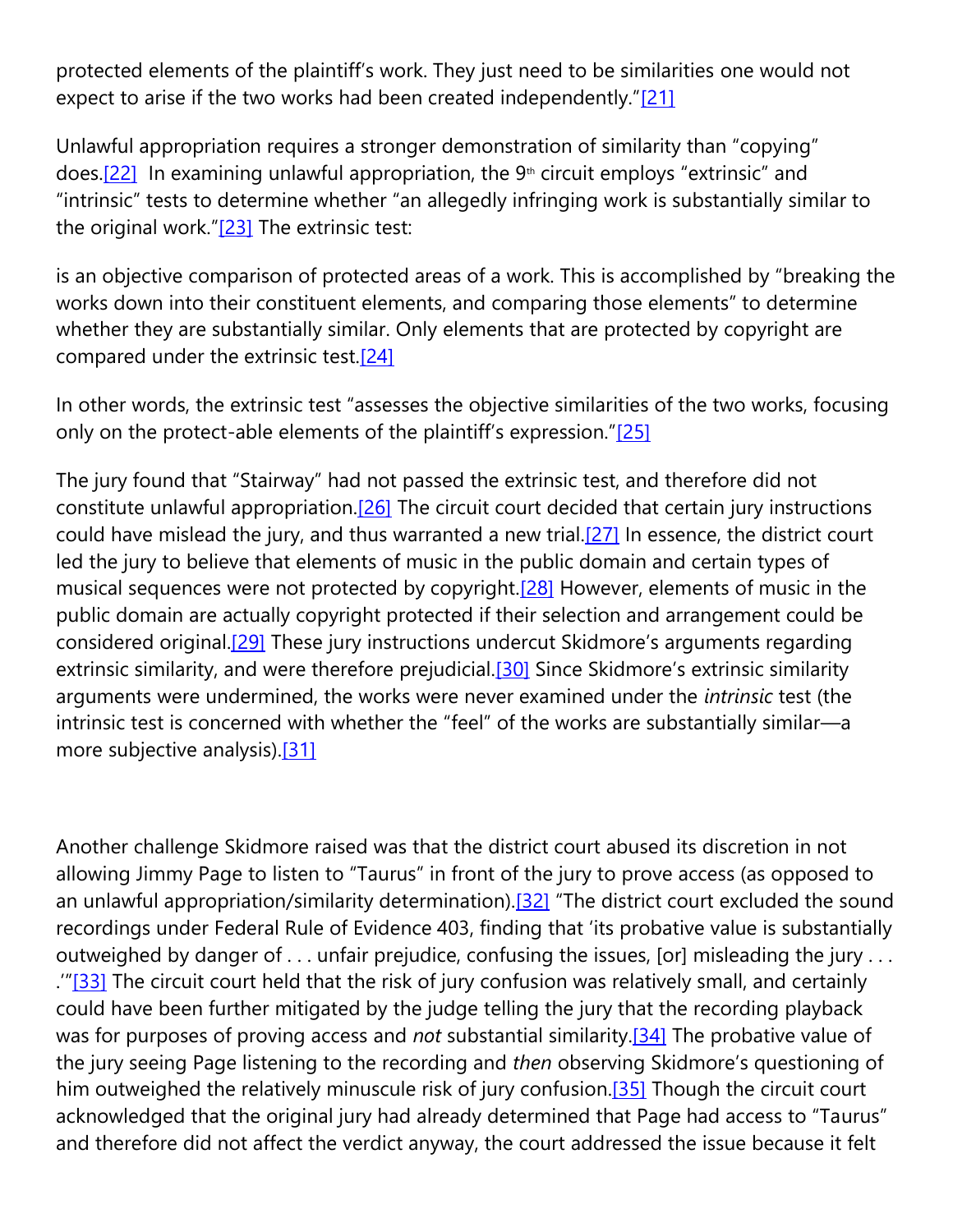the district court had abused its discretion in excluding the evidence (of observing Page listen to the recording and the subsequent questioning), and the issue will likely arise again at retrial.<sup>[36]</sup>

How will this appellate decision affect the retrial?

When the case returns to trial, the jury will continue to not be able to hear *Spirit*'s original album recording of "Taurus" (in order to judge its substantial similarity to "Stairway"). The jury *will* be able to hear the recording in order to weigh *access*, but there might be measures in place to make sure the jury doesn't listen too closely.[\[37\]](https://cardozoaelj.com/2018/10/14/9th-circuit-orders-retrial-stairway-heaven-copyright-infringement-case/#_ftn37)[\[38\]](https://cardozoaelj.com/2018/10/14/9th-circuit-orders-retrial-stairway-heaven-copyright-infringement-case/#_ftn38) The jury will also be instructed more clearly on what is and what isn't copyright protected and how the extrinsic test should be administered.

If the new jury finds that the two songs are extrinsically similar, it would open the doors to the intrinsic test. The intrinsic test examines whether the "total concept and feel of the works [are] substantially similar."[\[39\]](https://cardozoaelj.com/2018/10/14/9th-circuit-orders-retrial-stairway-heaven-copyright-infringement-case/#_ftn39) After the 9<sup>th</sup> Circuit upheld the "Blurred Lines"[\[40\]](https://cardozoaelj.com/2018/10/14/9th-circuit-orders-retrial-stairway-heaven-copyright-infringement-case/#_ftn40) verdict in March, critics of the decision argued that it too greatly expanded the jurisdiction's definition of infringement, leaving artists vulnerable. $[41]$  As this intrinsic test is more intuitional than scientific, it could weigh the odds in Skidmore's favor.

If Skidmore wins, it would potentially mean that Randy Wolfe would get songwriting credit for, arguably, one of the most well-known songs of all time. Wolfe's estate would also earn a portion of any revenue "Stairway" produces in the future.<sup>[42]</sup>

Below is a comparison of the two songs. Do you think the "*feel* of the works are substantially similar?"

*Jordan Davis is a second-year law student at Benjamin N. Cardozo School of Law and a Staff Editor of the Cardozo Arts & Entertainment Law Journal. He enjoys listening to the recordings of Led Zeppelin (and Spirit) and looks forward to pursuing a career in real estate litigation.*

[\[1\]](https://cardozoaelj.com/2018/10/14/9th-circuit-orders-retrial-stairway-heaven-copyright-infringement-case/#_ftnref1) Jonathan Stempel, *Led Zeppelin must face new trial claiming it stole 'Stairway' riff,* Reuters (Sep. 28, 2018 1:39 PM) https://www.reuters.com/article/us-music-ledzeppelin/led-zeppelinmust-face-new-trial-claiming-it-stole-stairway-riff-idUSKCN1M82ET; Skidmore v. Led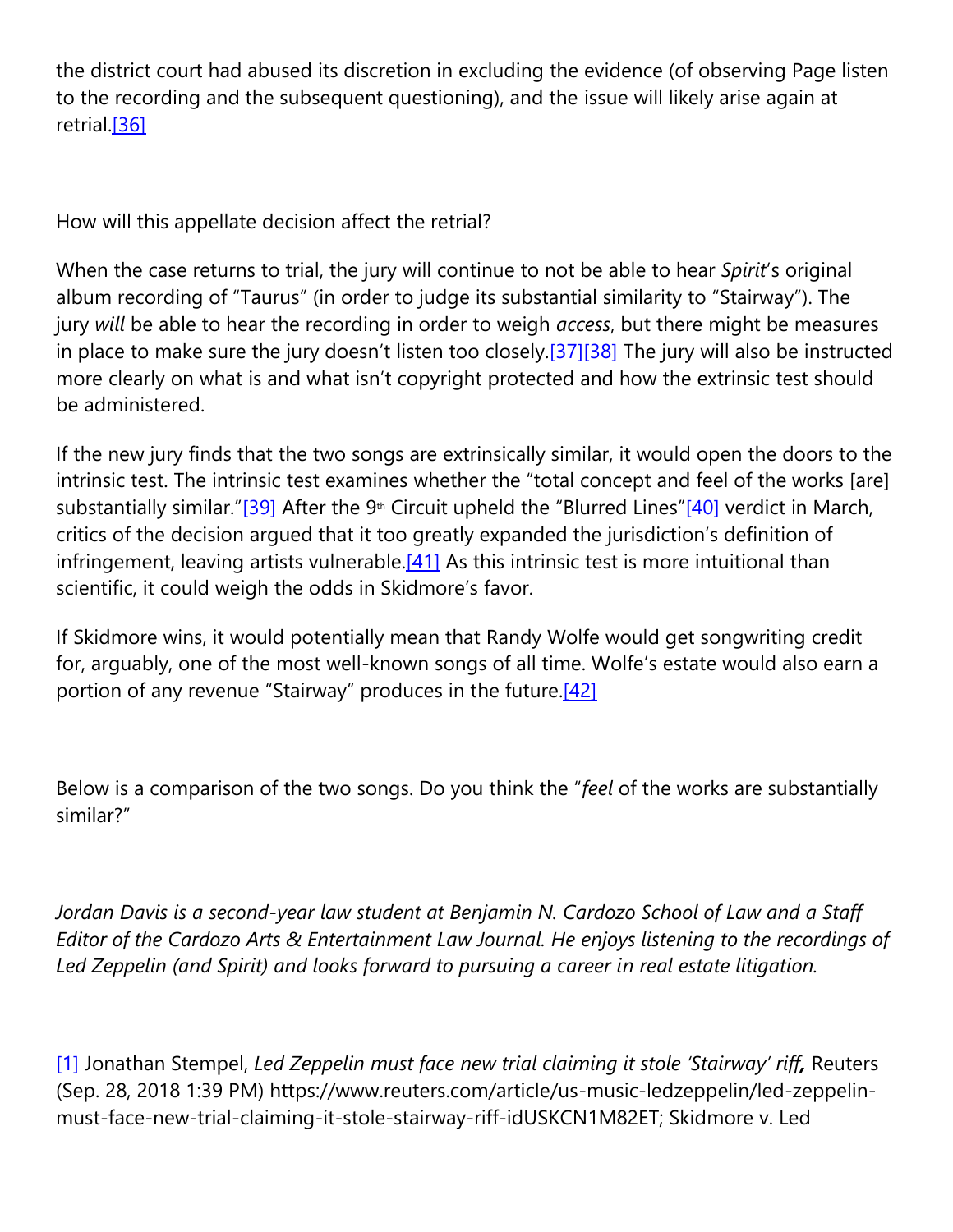Zeppelin, No. CV 15-3462 RGK (AGRx), 2016 U.S. Dist. LEXIS 51006 (C.D. Cal. Apr. 8, 2016).

[\[2\]](https://cardozoaelj.com/2018/10/14/9th-circuit-orders-retrial-stairway-heaven-copyright-infringement-case/#_ftnref2) Daniel Siegal, *Led Zeppelin Triumphs In 'Stairway' Rip-Off Trial*, Law360 (June 23, 2016, 1:17 PM), https://0-www-law360-com.ben.bc.yu.edu/articles/809896/led-zeppelin-triumphs-instairway-rip-off-trial.

[\[3\]](https://cardozoaelj.com/2018/10/14/9th-circuit-orders-retrial-stairway-heaven-copyright-infringement-case/#_ftnref3) Sudhin Thanawala, Associated Press, *New trial ordered in 'Stairway to Heaven' copyright lawsuit*, L.A. Times (Oct. 2, 2018), http://www.latimes.com/sns-bc-us–stairway-to-heaven-20180928-story.html.

[\[4\]](https://cardozoaelj.com/2018/10/14/9th-circuit-orders-retrial-stairway-heaven-copyright-infringement-case/#_ftnref4) Skidmore v. Led Zeppelin, Nos. 16-56057, 16-56287, 2018 U.S. App. LEXIS 27680, at \*4 (9th Cir. Sep. 28, 2018) [hereinafter "*Skidmore*"]. The plaintiff, Michael Skidmore, is a working trustee for Randy Wolfe's trust.

[\[5\]](https://cardozoaelj.com/2018/10/14/9th-circuit-orders-retrial-stairway-heaven-copyright-infringement-case/#_ftnref5) *Id.*

[\[6\]](https://cardozoaelj.com/2018/10/14/9th-circuit-orders-retrial-stairway-heaven-copyright-infringement-case/#_ftnref6) *Id*.

[\[7\]](https://cardozoaelj.com/2018/10/14/9th-circuit-orders-retrial-stairway-heaven-copyright-infringement-case/#_ftnref7) Sound recordings only became subject to federal copyright protection after the enactment of The Sound Recording Act of 1971 (which was enacted several years after the song's original recording).

[\[8\]](https://cardozoaelj.com/2018/10/14/9th-circuit-orders-retrial-stairway-heaven-copyright-infringement-case/#_ftnref8) Edvard Pettersson, The Washington Post, *Led Zeppelin to face retrial over 'Stairway' theft claims*, L.A. Times (Sep. 28, 2018 12:15 PM), http://www.latimes.com/ct-ent-lep-zeppelinstairway-retrial-20180928-story.html.

[\[9\]](https://cardozoaelj.com/2018/10/14/9th-circuit-orders-retrial-stairway-heaven-copyright-infringement-case/#_ftnref9) Skidmore v. Led Zeppelin, Nos. 16-56057, 16-56287, 2018 U.S. App. LEXIS 27680, at \*7-\*8 (9th Cir. Sep. 28, 2018).

[\[10\]](https://cardozoaelj.com/2018/10/14/9th-circuit-orders-retrial-stairway-heaven-copyright-infringement-case/#_ftnref10) *Skidmore* at \*10-11. *See also* Rentmeester v. Nike, Inc., 883 F.3d 1111, 1117 (9th Cir. 2018) ("When the plaintiff lacks direct evidence of copying, he can attempt to prove it circumstantially by showing that the defendant had access to the plaintiff's work and that the two works share similarities probative of copying.")*.*

[\[11\]](https://cardozoaelj.com/2018/10/14/9th-circuit-orders-retrial-stairway-heaven-copyright-infringement-case/#_ftnref11) *Skidmore* at \*10.

[\[12\]](https://cardozoaelj.com/2018/10/14/9th-circuit-orders-retrial-stairway-heaven-copyright-infringement-case/#_ftnref12) *Id.* at \*11.

[\[13\]](https://cardozoaelj.com/2018/10/14/9th-circuit-orders-retrial-stairway-heaven-copyright-infringement-case/#_ftnref13) *Id.* at \*39.

[\[14\]](https://cardozoaelj.com/2018/10/14/9th-circuit-orders-retrial-stairway-heaven-copyright-infringement-case/#_ftnref14) *Id.* at \*14 (stating "that the district court erred by failing to give an instruction that selection and arrangement of otherwise unprotectable musical elements are protectable.").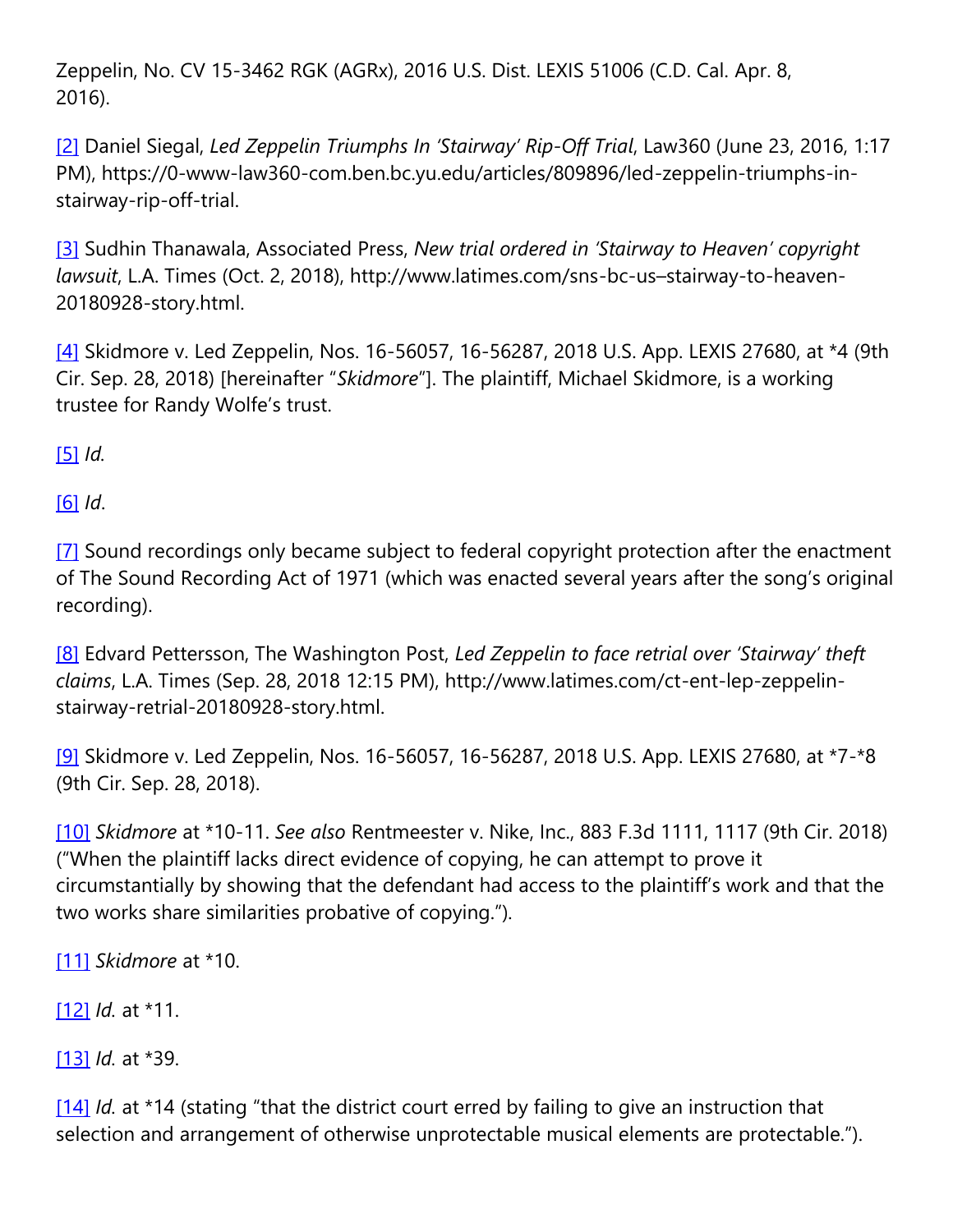[\[15\]](https://cardozoaelj.com/2018/10/14/9th-circuit-orders-retrial-stairway-heaven-copyright-infringement-case/#_ftnref15) It should be noted that the  $9<sup>th</sup>$  Circuit affirmed these specific contestations, but disagreed with several others. *See Skidmore*.

[\[16\]](https://cardozoaelj.com/2018/10/14/9th-circuit-orders-retrial-stairway-heaven-copyright-infringement-case/#_ftnref16) Rentmeester v. Nike, Inc., 883 F.3d 1111, 1116 (9th Cir. 2018) (citing Feist Publications, Inc. v. Rural Telephone Service Co., 499 U.S. 340, 361, 111 S. Ct. 1282, 113 L. Ed. 2d 358 (1991)). *See also* Shaw v. Lindheim, 919 F.2d 1353, 1356 (9th Cir. 1990).Bottom of Form

[\[17\]](https://cardozoaelj.com/2018/10/14/9th-circuit-orders-retrial-stairway-heaven-copyright-infringement-case/#_ftnref17) Rentmeester v. Nike, Inc., 883 F.3d at 1117.

[\[18\]](https://cardozoaelj.com/2018/10/14/9th-circuit-orders-retrial-stairway-heaven-copyright-infringement-case/#_ftnref18) *Skidmore* at \*13 ("[I]ndependent creation is a complete defense to copyright infringement.").

[\[19\]](https://cardozoaelj.com/2018/10/14/9th-circuit-orders-retrial-stairway-heaven-copyright-infringement-case/#_ftnref19) *Id.* (quoting *Rentmeester*, 883 F.3d at 1117) (emphasis added). *See also* Bernal v. Paradigm Talent & Literary Agency, 788 F. Supp. 2d 1043, 1053 (C.D. Cal. 2010) ("To prove access, Plaintiff must show that the Defendants had a 'reasonable opportunity' or 'reasonable possibility' of viewing Plaintiff's work prior to the creation of the infringing work."); *see also* Stabile v. Paul Smith Ltd., No. CV 14-3749, 2015 WL 5897507, at \*9 (C.D. Cal. July 31, 2015) ("[A] plaintiff can prove copying even without proof of access if he can show that the two works are not only similar, but are so strikingly similar as to preclude the possibility of independent creation."). Bottom of Form

[\[20\]](https://cardozoaelj.com/2018/10/14/9th-circuit-orders-retrial-stairway-heaven-copyright-infringement-case/#_ftnref20) *Skidmore* at \*13 (quoting Rice v. Fox Broadcasting Co., 330 F.3d 1170, 1178) (citation omitted). This is known as the "inverse ratio rule." On appeal, Skidmore argued that the district court erred by not including the "inverse ratio rule" in the jury instruction. However, the inverse ratio rule only applies to the "copying" component, not "unlawful appropriation." The jury in *Skidmore* never had to deliberate on the "copying" component. *See Skidmore*, at \*26, \*28 ("Because we are remanding for a new trial, however, we note that in a case like this one where copying is in question and there is substantial evidence of access, an inverse ratio rule jury instruction may be appropriate.").

[\[21\]](https://cardozoaelj.com/2018/10/14/9th-circuit-orders-retrial-stairway-heaven-copyright-infringement-case/#_ftnref21) *Rentmeester*, 883 F.3d at 1117.

```
[22] Skidmore at *13 (citing Rentmeester, 883 F.3d at 1117).
```
[\[23\]](https://cardozoaelj.com/2018/10/14/9th-circuit-orders-retrial-stairway-heaven-copyright-infringement-case/#_ftnref23) *Skidmore* at \*14.

[\[24\]](https://cardozoaelj.com/2018/10/14/9th-circuit-orders-retrial-stairway-heaven-copyright-infringement-case/#_ftnref24) *Skidmore* at \*14 (quoting *Swirsky v. Carey*, 376 F.3d 841, 845 (9th Cir. 2004)).

[\[25\]](https://cardozoaelj.com/2018/10/14/9th-circuit-orders-retrial-stairway-heaven-copyright-infringement-case/#_ftnref25) Rentmeester v. Nike, Inc., 883 F.3d 1111, 1118 (9th Cir. 2018) Bottom of Form (citing Cavalier v. Random House, Inc., 297 F.3d 815, 822 (9th Cir. 2002)). Since the jury found that there was no extrinsic similarity, it did not have to determine whether there was intrinsic similarity.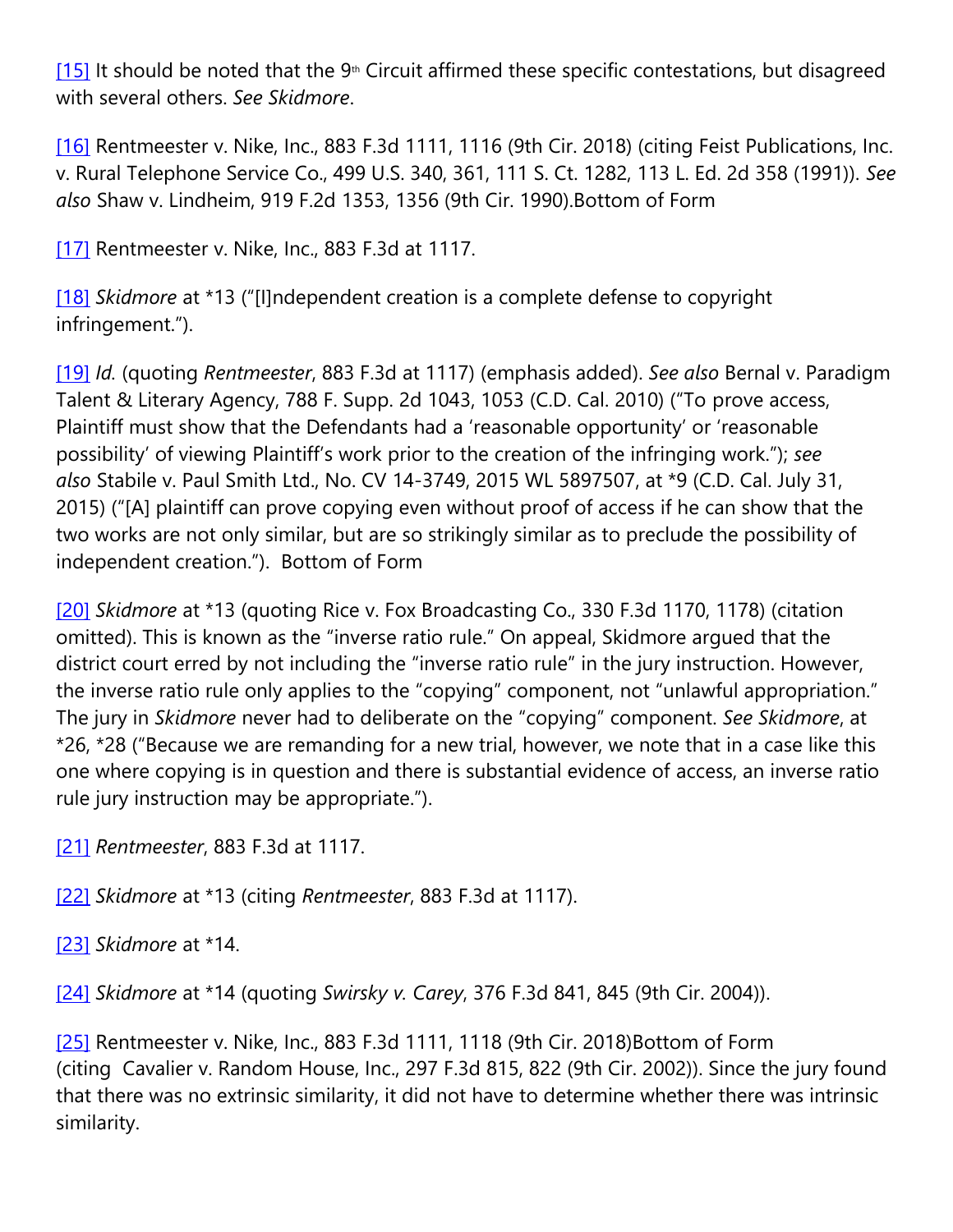[\[26\]](https://cardozoaelj.com/2018/10/14/9th-circuit-orders-retrial-stairway-heaven-copyright-infringement-case/#_ftnref26) *Skidmore* at \*27 ("[T]he jury ended its deliberations after deciding that 'Taurus' and 'Stairway to Heaven' were not substantially similar under the extrinsic test.").

[\[27\]](https://cardozoaelj.com/2018/10/14/9th-circuit-orders-retrial-stairway-heaven-copyright-infringement-case/#_ftnref27) *See Skidmore* at \*23 ("Jury Instruction No. 16 included an instruction that "common musical elements, such as descending chromatic scales, arpeggios or short sequences of three notes" are not protected by copyright. This instruction runs contrary to our conclusion in *Swirsky* that a limited number of notes can be protected by copyright.").

[\[28\]](https://cardozoaelj.com/2018/10/14/9th-circuit-orders-retrial-stairway-heaven-copyright-infringement-case/#_ftnref28) *Id.* at \*25 ("Jury Instruction No. 20 compounded the errors of that omission by furthering an impression that public domain elements are not protected by copyright in any circumstances.").

[\[29\]](https://cardozoaelj.com/2018/10/14/9th-circuit-orders-retrial-stairway-heaven-copyright-infringement-case/#_ftnref29) *Id.* at \*25.

[\[30\]](https://cardozoaelj.com/2018/10/14/9th-circuit-orders-retrial-stairway-heaven-copyright-infringement-case/#_ftnref30) Jury Instruction No. 16 and Jury Instruction No. 20.

[\[31\]](https://cardozoaelj.com/2018/10/14/9th-circuit-orders-retrial-stairway-heaven-copyright-infringement-case/#_ftnref31) *See Skidmore* at \*14-15, 20. *See also* Three Boys Music Corp. v. Bolton, 212 F.3d 477, 485 (9th Cir. 2000). *See also infra* pp. 8-9.

[\[32\]](https://cardozoaelj.com/2018/10/14/9th-circuit-orders-retrial-stairway-heaven-copyright-infringement-case/#_ftnref32) *Skidmore* at \*39 ("Although Skidmore's counsel was permitted to play recordings for Page outside the presence of the jury, who was then questioned about them in front of the jury, Skidmore argues that the jury could not assess Page's credibility without observing him listening to the recordings and then answering questions about the recordings.").

[\[33\]](https://cardozoaelj.com/2018/10/14/9th-circuit-orders-retrial-stairway-heaven-copyright-infringement-case/#_ftnref33) *Skidmore* at \*40 (quoting Fed. R. Evid. 403).

[\[34\]](https://cardozoaelj.com/2018/10/14/9th-circuit-orders-retrial-stairway-heaven-copyright-infringement-case/#_ftnref34) *Id.* 

[\[35\]](https://cardozoaelj.com/2018/10/14/9th-circuit-orders-retrial-stairway-heaven-copyright-infringement-case/#_ftnref35) *Id.*

[\[36\]](https://cardozoaelj.com/2018/10/14/9th-circuit-orders-retrial-stairway-heaven-copyright-infringement-case/#_ftnref36) *Skidmore* at \*39 ("As the jury ultimately found that both Plant and Page had access to "Taurus," any error in precluding the recordings was harmless. As this issue will likely arise again at retrial, we address whether the district court abused its discretion.").

[\[37\]](https://cardozoaelj.com/2018/10/14/9th-circuit-orders-retrial-stairway-heaven-copyright-infringement-case/#_ftnref37) Perhaps the recording will be played at a low volume or through headphones for Page to hear; this is mere speculation.

[\[38\]](https://cardozoaelj.com/2018/10/14/9th-circuit-orders-retrial-stairway-heaven-copyright-infringement-case/#_ftnref38) Again, the copyright only protects the deposited sheet music.

[\[39\]](https://cardozoaelj.com/2018/10/14/9th-circuit-orders-retrial-stairway-heaven-copyright-infringement-case/#_ftnref39) Three Boys Music Corp. v. Bolton, 212 F.3d 477, 485 (9th Cir. 2000).

[\[40\]](https://cardozoaelj.com/2018/10/14/9th-circuit-orders-retrial-stairway-heaven-copyright-infringement-case/#_ftnref40) Williams v. Gaye, 885 F.3d 1150 (9th Cir. 2018).